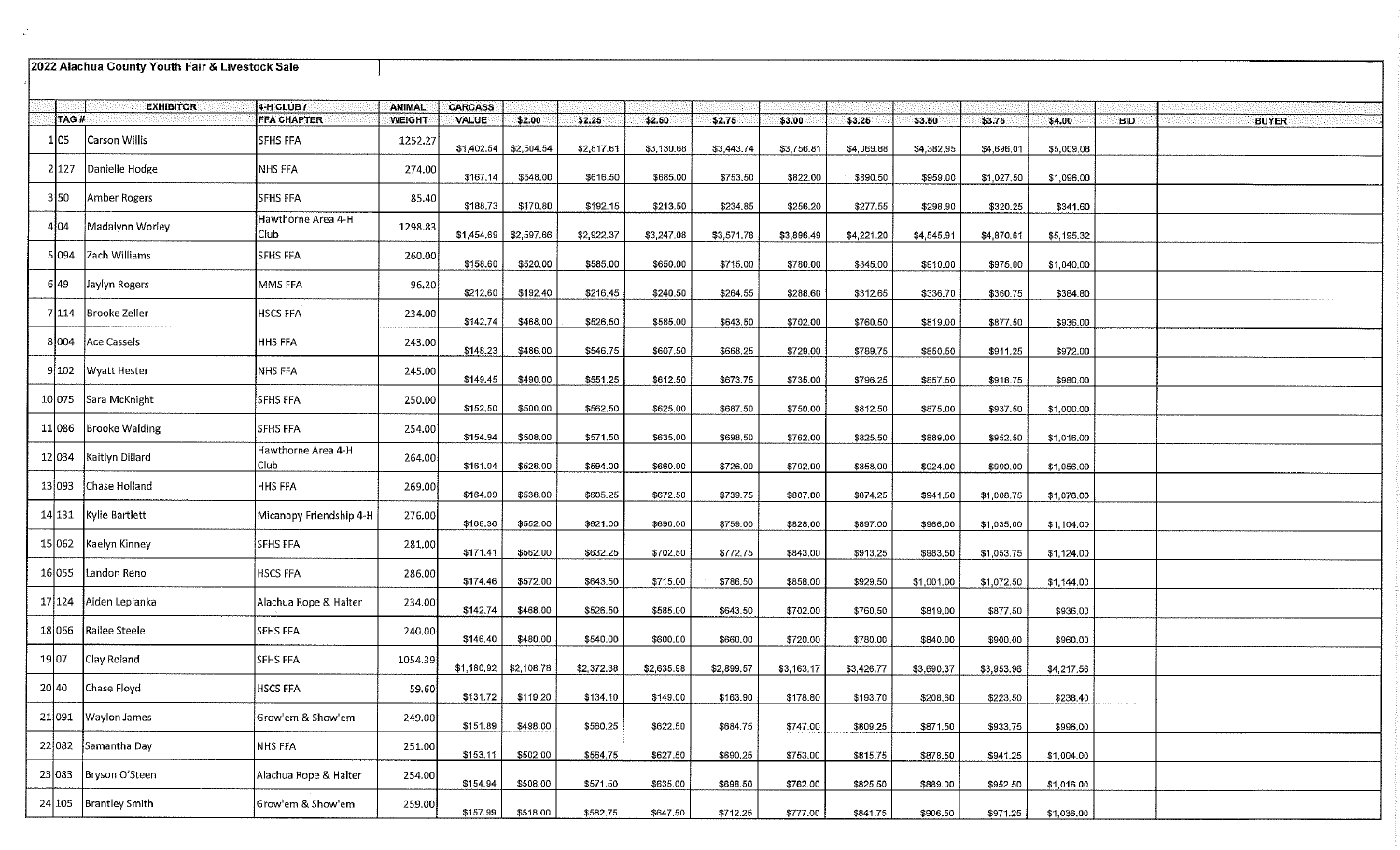## 2022 Alachua County Youth Fair & Livestock Sale

 $\sim 10^{-11}$ 

|        | <b>EXHIBITOR</b>          | 4 H CLUB /                 | <b>ANIMAL</b> | <b>CARCASS</b> |            |            |            |            |            |            |            |            |            |                            |
|--------|---------------------------|----------------------------|---------------|----------------|------------|------------|------------|------------|------------|------------|------------|------------|------------|----------------------------|
| TAG#   |                           | <b>FFA CHAPTER</b>         | <b>WEIGHT</b> | <b>VALUE</b>   | \$2.00     | \$2.25     | \$2.50     | \$2.75     | \$3.00     | \$3.25     | \$3.50     | \$3.75     | \$4.00     | <b>BID</b><br><b>BUYER</b> |
| 25 005 | Aubrey Fralick            | <b>SFHS FFA</b>            | 265.00        | \$161.65       | \$530.00   | \$596.25   | \$662,50   | \$728.75   | \$795.00   | \$861.25   | \$927.50   | \$993.75   | \$1,060,00 |                            |
| 26 101 | <b>Riley Hester</b>       | NHS FFA                    | 269.00        | \$164.09       | \$538.00   | \$605.25   | \$672.50   | \$739,75   | \$807.00   | \$874.25   | \$941.50   | \$1,008.75 | \$1,076.00 |                            |
| 27 056 | Hailey Molander           | HHS FFA                    | 273.00        | \$166.53       | \$546.00   | \$614.25   | \$682,50   | \$750.75   | \$819.00   | \$887.25   | \$955.50   | \$1,023.75 | \$1,092.00 |                            |
| 28 21  | Anthony Davila            | Newberry 4-H Club          | 1158.18       | \$1,297.16     | \$2,316.36 | \$2,605.91 | \$2,895.45 | \$3,185.00 | \$3,474.54 | \$3,764.09 | \$4,053.63 | \$4,343.18 | \$4,632,72 |                            |
| 29 084 | Peyton O'Steen            | HSCS FFA                   | 275.00        | \$167.75       | \$550,00   | \$618.75   | \$687.50   | \$756.25   | \$825,00   | \$893,75   | \$962.50   | \$1,031.25 | \$1,100.00 |                            |
| 30 078 | lMarlee Price             | Newberry 4-H Club          | 283.00        | \$172.63       | \$566.00   | \$636.75   | \$707.50   | \$778.25   | \$849.00   | \$919.75   | \$990.50   | \$1,061.25 | \$1,132.00 |                            |
| 31 040 | Madison Fogarty           | HMS FFA                    | 288.00        | \$175.68       | \$576.00   | \$648.00   | \$720.00   | \$792.00   | \$864.00   | \$936.00   | \$1,008.00 | \$1,080.00 | \$1,152.00 |                            |
| 32 006 | <b>Tyson Fralick</b>      | Alachua Rope & Halter      | 236.00        | \$143.96       | \$472.00   | \$531.00   | \$590.00   | \$649.00   | \$708.00   | \$767,00   | \$826.00   | \$885.00   | \$944.00   |                            |
| 33 118 | Nolan Thomas              | Hawthorne Area 4-H<br>Club | 241.00        | \$147.01       | \$482,00   | \$542.25   | \$602.50   | \$662.75   | \$723.00   | \$783.25   | \$843.50   | \$903.75   | \$964.00   |                            |
| 34 064 | Nash Cox                  | Newberry 4-H Club          | 247.00        | \$150.67       | \$494.00   | \$555.75   | \$617.50   | \$679.25   | \$741.00   | \$802.75   | \$864.50   | \$926.25   | \$988,00   |                            |
| 35 103 | emma carroll              | <b>SFHS FFA</b>            | 251.00        | \$153.11       | \$502.00   | \$564.75   | \$627,50   | \$690.25   | \$753.00   | \$815,75   | \$878,50   | \$941.25   | \$1,004.00 |                            |
| 36 39  | Hudson Lieffers           | <b>HSCS FFA</b>            | 103.60        | \$228.96       | \$207.20   | \$233.10   | \$259.00   | \$284.90   | \$310.80   | \$336.70   | \$362.60   | \$388.50   | \$414.40   |                            |
| 37 20  | Kyle Thrift               | <b>NHS FFA</b>             | 1372.55       | \$1,537.26     | \$2,745.10 | \$3,088.24 | \$3 431.38 | \$3,774.51 | \$4,117.65 | \$4,460.79 | \$4,803.93 | \$5,147.06 | \$5 490.20 |                            |
| 38 100 | Colton Harvey             | NHS FFA                    | 252.00        | \$153.72       | \$504.00   | \$567.00   | \$630.00   | \$693.00   | \$756.00   | \$819.00   | \$882.00   | \$945.00   | \$1,008,00 |                            |
| 39 021 | Joseph Baccili            | HHS FFA                    | 258.00        | \$157.38       | \$516,00   | \$580.50   | \$645.00   | \$709.50   | \$774.00   | \$838,50   | \$903.00   | \$967.50   | \$1,032.00 |                            |
| 40 087 | Chloe Walding             | <b>SFHS FFA</b>            | 263,00        | \$160.43       | \$526.00   | \$591.75   | \$657.50   | \$723.25   | \$789.00   | \$854,75   | \$920.50   | \$986.25   | \$1,052.00 |                            |
|        | 41 024   Taylor Berryhill | HHS FFA                    | 269.00        | \$164,09       | \$538.00   | \$605.25   | \$672.50   | \$739,75   | \$807.00   | \$874.25   | \$941.50   | \$1,008.75 | \$1,076.00 |                            |
| 42 128 | Colby Whitfield           | NHS FFA                    | 271.00        | \$165.31       | \$542.00   | \$609.75   | \$677.50   | \$745.25   | \$813,00   | \$880.75   | \$948,50   | \$1,016.25 | \$1,084.00 |                            |
| 43 010 | Tifton Green              | Newberry 4-H Club          | 280.00        | \$170.80       | \$560.00   | \$630.00   | \$700.00   | \$770.00   | \$840.00   | \$910.00   | \$980,00   | \$1,050.00 | \$1,120.00 |                            |
| 44 009 | Annabeth Green            | Newberry 4-H Club          | 282.00        | \$172.02       | \$564.00   | \$634.50   | \$705,00   | \$775.50   | \$846.00   | \$916.50   | \$987.00   | \$1,057.50 | \$1,128.00 |                            |
| 45 48  | Kinsley Harvey            | Newberry 4-H Club          | 72.20         | \$159.56       | \$144.40   | \$162.45   | \$180,50   | \$198.55   | \$216,60   | \$234.65   | \$252.70   | \$270.75   | \$288.80   |                            |
| 46 047 | Kaylee Stevens            | HMS FFA                    | 285,00        | \$173.85       | \$570.00   | \$641.25   | \$712.50   | \$783.75   | \$855.00   | \$926,25   | \$997.50   | \$1,068.75 | \$1,140.00 |                            |
| 47 073 | SFHS Allison McQuatters   | SFHS FFA                   | 239.00        | \$145.79       | \$478.00   | \$537.75   | \$597.50   | \$657.25   | \$717.00   | \$776.75   | \$836,50   | \$896.25   | \$956,00   |                            |
| 48 007 | Landon Boyd               | Newberry 4-H Club          | 241.00        | \$147.01       | \$482.00   | \$542.25   | \$602.50   | \$662.75   | \$723.00   | \$783.25   | \$843.50   | \$903.75   | \$964.00   |                            |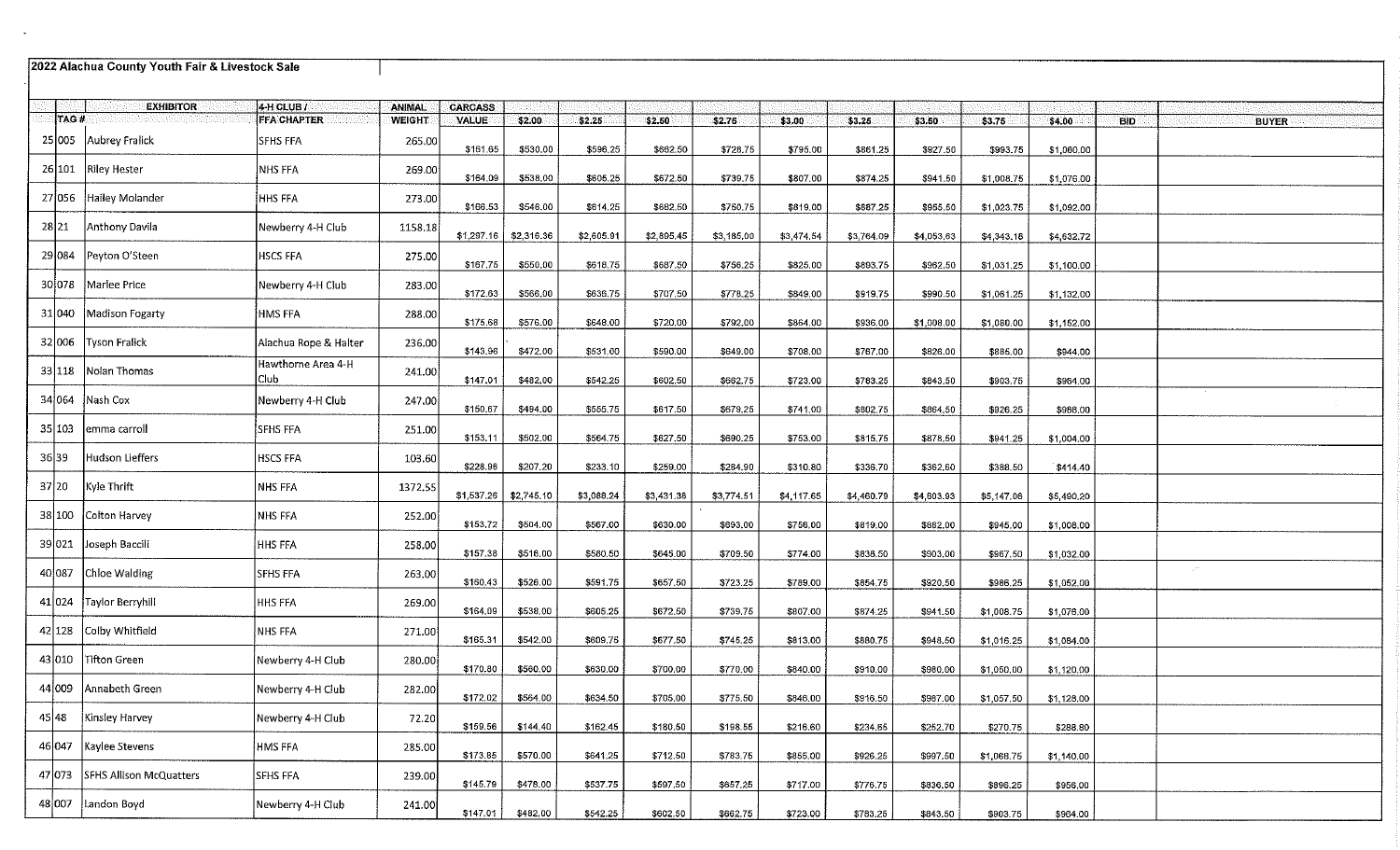| 2022 Alachua County Youth Fair & Livestock Sale |                                 |                            |               |                |                       |            |            |            |            |            |            |            |            |      |              |
|-------------------------------------------------|---------------------------------|----------------------------|---------------|----------------|-----------------------|------------|------------|------------|------------|------------|------------|------------|------------|------|--------------|
|                                                 | <b>EXHIBITOR</b>                | $4$ H CLUB $l$             | ANIMAL        | <b>CARCASS</b> |                       |            |            |            |            |            |            |            |            |      |              |
| TAG#                                            |                                 | <b>FFA CHAPTER</b>         | <b>WEIGHT</b> | <b>VALUE</b>   | \$2.00                | \$2.25     | \$2.50     | \$2.75     | \$3.00     | \$3.25     | \$3.50     | \$3.75     | \$4.00     | BID. | <b>BUYER</b> |
|                                                 | 49116   Lydia McGraw            | Newberry 4-H Club          | 245.00        | \$149.45       | \$490.00              | \$551.25   | \$612.50   | \$673.75   | \$735.00   | \$796.25   | \$857.50   | \$918.75   | \$980.00   |      |              |
|                                                 | 50 023 Ace Pearson              | <b>HHS FFA</b>             | 250.00        | \$152.50       | \$500.00              | \$562.50   | \$625,00   | \$687.50   | \$750,00   | \$812.50   | \$875.00   | \$937.50   | \$1,000.00 |      |              |
|                                                 | 51 008   Bryer Boyd             | Newberry 4-H Club          | 256.00        | \$156.16       | \$512.00              | \$576.00   | \$640.00   | \$704.00   | \$768.00   | \$832.00   | \$896.00   | \$960.00   | \$1,024.00 |      |              |
| 52 085                                          | Kaileb Crosier                  | <b>HSCS FFA</b>            | 258.00        | \$157.38       | \$516.00              | \$580,50   | \$645.00   | \$709.50   | \$774.00   | \$838.50   | \$903.00   | \$967.50   | \$1,032.00 |      |              |
| 53 43                                           | Blane Corpora                   | <b>HHS FFA</b>             | 92,60         | \$204.65       | \$185.20              | \$208.35   | \$231.50   | \$254.65   | \$277.80   | \$300,95   | \$324.10   | \$347.25   | \$370.40   |      |              |
| 54 10                                           | Sarah Morgan                    | <b>HHS FFA</b>             | 1109.68       | \$1,242.84     | \$2,219.36            | \$2,496.78 | \$2,774.20 | \$3,051.62 | \$3,329.04 | \$3,606.46 | \$3,883.88 | \$4,161.30 | \$4,438.72 |      |              |
| 55 017                                          | Cheyenne LaLonde                | SFHS FFA                   | 264.00        | \$161.04       | \$528,00              | \$594.00   | \$660.00   | \$726.00   | \$792.00   | \$858.00   | \$924.00   | \$990.00   | \$1,056.00 |      |              |
| 56 074                                          | Ava Adams                       | SFHS FFA                   | 266.00        | \$162.26       | \$532.00              | \$598.50   | \$665.00   | \$731,50   | \$798,00   | \$864.50   | \$931,00   | \$997.50   | \$1,064.00 |      |              |
| 57 002                                          | Tate Howell                     | Grow'em & Show'em          | 274.00        | \$167.14       | \$548.00              | \$616.50   | \$685.00   | \$753.50   | \$822.00   | \$890,50   | \$959,00   | \$1,027.50 | \$1,096.00 |      |              |
| 58 080                                          | Graham Eubanks                  | Micanopy Friendship 4-H    | 276.00        | \$168.36       | \$552,00              | \$621.00   | \$690.00   | \$759.00   | \$828.00   | \$897.00   | \$966.00   | \$1,035.00 | \$1,104.00 |      |              |
| 59 079                                          | <b>Ella Carr</b>                | Micanopy Friendship 4-H    | 282,00        | \$172.02       | \$564.00              | \$634.50   | \$705,00   | \$775.50   | \$846,00   | \$916,50   | \$987.00   | \$1,057.50 | \$1,128.00 |      |              |
| 60 41                                           | Austin Floyd                    | Alachua Rope & Halter      | 78.00         | \$172.38       | \$156.00              | \$175.50   | \$195,00   | \$214.50   | \$234.00   | \$253.50   | \$273.00   | \$292.50   | \$312.00   |      |              |
| 61 16                                           | <b>R&amp;H Savanah McIntyre</b> | Alachua Rope & Halter      | 1246.45       | \$1,396.02     | \$2,492.90            | \$2,804.51 | \$3 116.13 | \$3,427.74 | \$3,739.35 | \$4,050.96 | \$4,362.58 | \$4,674.19 | \$4,985.80 |      |              |
| 62 027                                          | Holly Carroll                   | <b>HMS FFA</b>             | 232.00        | \$141.52       | \$464,00              | \$522,00   | \$580.00   | \$638.00   | \$696.00   | \$754.00   | \$812.00   | \$870.00   | \$928.00   |      |              |
| 63 061                                          | <b>RAMSEY STANLEY</b>           | MMS FFA                    | 245.00        | \$149.45       | \$490.00              | \$551.25   | \$612.50   | \$673.75   | \$735,00   | \$796.25   | \$857.50   | \$918.75   | \$980.00   |      |              |
| 64 053                                          | Sean Kopman                     | NHS FFA                    | 253.00        | \$154,33       | \$506.00              | \$569.25   | \$632.50   | \$695.75   | \$759.00   | \$822.25   | \$885.50   | \$948.75   | \$1,012.00 |      |              |
|                                                 | 65 130 Shepard Simmons          | Grow'em & Show'em          | 260.00        | \$158.60       | \$520.00              | \$585.00   | \$650.00   | \$715.00   | \$780.00   | \$845.00   | \$910.00   | \$975.00   | \$1,040.00 |      |              |
| 66 115                                          | Derek Wootton                   | Grow'em & Show'em          | 265.00        | \$161.65       | \$530.00              | \$596.25   | \$662.50   | \$728,75   | \$795.00   | \$861.25   | \$927.50   | \$993.75   | \$1,060.00 |      |              |
| 67 55                                           | Brooklynn Lemons                | HMS FFA                    | 103.20        | \$228.07       | \$206.40              | \$232.20   | \$258.00   | \$283.80   | \$309.60   | \$335,40   | \$361.20   | \$387.00   | \$412.80   |      |              |
| 68 03                                           | Savanna Johnson                 | Hawthorne Area 4-H<br>Club | 1330.84       |                | \$1,490.54 \$2,661.68 | \$2,994.39 | \$3,327.10 | \$3,659.81 | \$3,992.52 | \$4,325.23 | \$4,657.94 | \$4,990.65 | \$5,323.36 |      |              |
| 69 18                                           | Iris Van Alstyne                | <b>SFHS FFA</b>            | 1400.00       | \$1,568,00     | \$2,800.00            | \$3,150.00 | \$3,500,00 | \$3,850.00 | \$4,200.00 | \$4,550,00 | \$4,900.00 | \$5,250.00 | \$5,600.00 |      |              |
| 70 063                                          | Rachel Miller                   | Newberry 4-H Club          | 267.00        | \$162.87       | \$534.00              | \$600.75   | \$667.50   | \$734.25   | \$801.00   | \$867.75   | \$934.50   | \$1,001.25 | \$1,068.00 |      |              |
|                                                 | 71 011 Autry Pendarvis          | Newberry 4-H Club          | 274.00        | \$167.14       | \$548,00              | \$616.50   | \$685,00   | \$753.50   | \$822.00   | \$890.50   | \$959.00   | \$1,027.50 | \$1,096.00 |      |              |
| 72 046                                          | Lindsay Stevens                 | HMS FFA                    | 277.00        | \$168,97       | \$554.00              | \$623.25   | \$692,50   | \$761.75   | \$831.00   | \$900.25   | \$969.50   | \$1,038.75 | \$1,108.00 |      |              |

 $\sim$   $\mu$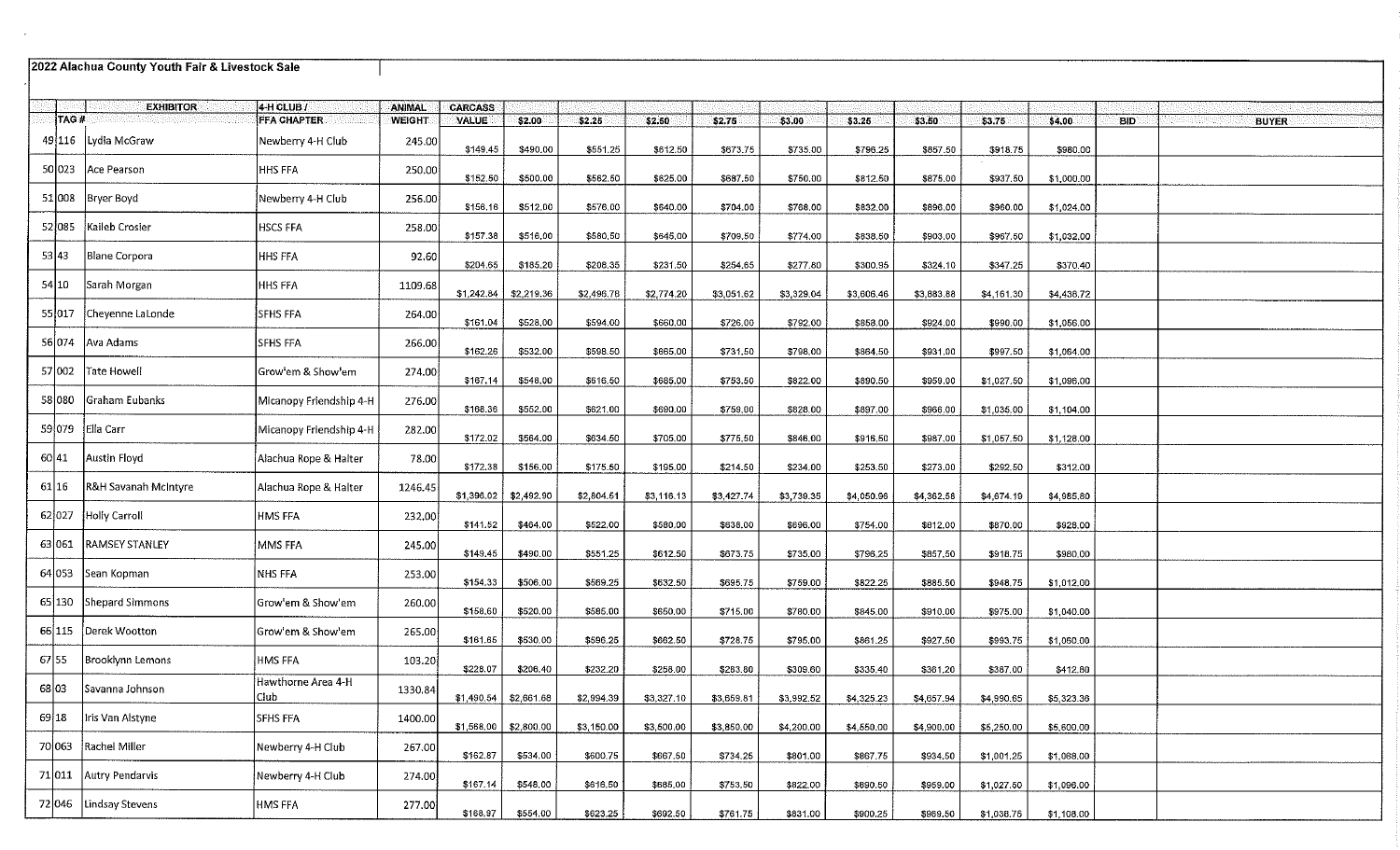|        |      | 2022 Alachua County Youth Fair & Livestock Sale |                                        |               |                        |                         |            |            |            |            |            |            |            |            |            |  |              |  |
|--------|------|-------------------------------------------------|----------------------------------------|---------------|------------------------|-------------------------|------------|------------|------------|------------|------------|------------|------------|------------|------------|--|--------------|--|
|        |      | <b>EXHIBITOR</b>                                | $4$ H CLUB $/$                         | <b>ANIMAL</b> | <b>CARCASS</b>         |                         |            |            |            |            |            |            |            |            |            |  |              |  |
|        | TAG# |                                                 | <b>FFA CHAPTER</b>                     | <b>WEIGHT</b> | VALUE                  | \$2.00                  | \$2.25     | \$2.50     | \$2.75     | \$3.00     | \$3.25     | \$3,50     | \$3.75     | \$4.00     | <b>BID</b> |  | <b>BUYER</b> |  |
|        |      | 73 111   Katelyn Pettyjohn                      | <b>HSCS FFA</b>                        | 266.00        | \$162.26               | \$532.00                | \$598.50   | \$665,00   | \$731.50   | \$798,00   | \$864.50   | \$931.00   | \$997.50   | \$1,064.00 |            |  |              |  |
| 74 071 |      | Grace Mitchell                                  | NHS FFA                                | 265.00        | \$161.65               | \$530.00                | \$596,25   | \$662.50   | \$728.75   | \$795.00   | \$861.25   | \$927.50   | \$993.75   | \$1,060.00 |            |  |              |  |
| 75 067 |      | Holly Moore                                     | Hawthorne Area 4-H<br>Club.            | 270.00        | \$164.70               | \$540.00                | \$607.50   | \$675,00   | \$742.50   | \$810.00   | \$877.50   | \$945.00   | \$1,012.50 | \$1,080.00 |            |  |              |  |
| 76 132 |      | Christopher Hines                               | Newberry 4-H Club                      | 269.00        | \$164.09               | \$538.00                | \$605.25   | \$672.50   | \$739.75   | \$807.00   | \$874.25   | \$941.50   | \$1,008.75 | \$1,076.00 |            |  |              |  |
| 77 052 |      | Owen Tyner                                      | Newberry 4-H Club                      | 268.00        | \$163,48               | \$536,00                | \$603,00   | \$670.00   | \$737.00   | \$804.00   | \$871.00   | \$938,00   | \$1,005.00 | \$1,072.00 |            |  |              |  |
|        |      | 78 038 Eli Surrency                             | <b>HMS FFA</b>                         | 269,00        | \$164.09               | \$538.00                | \$605.25   | \$672,50   | \$739.75   | \$807.00   | \$874.25   | \$941.50   | \$1,008.75 | \$1,076.00 |            |  |              |  |
| 79 121 |      | Annalee Tidwell                                 | Hawthorne Area 4-H<br>Club.            | 251.00        | \$153.11               | \$502.00                | \$564.75   | \$627.50   | \$690,25   | \$753.00   | \$815.75   | \$878.50   | \$941.25   | \$1,004.00 |            |  |              |  |
| 80 036 |      | Hunter Thomas                                   | Hawthorne Area 4-H<br>Club <sub></sub> | 283.00        | \$172.63               | \$566.00                | \$636,75   | \$707.50   | \$778.25   | \$849.00   | \$919.75   | \$990.50   | \$1,061.25 | \$1,132.00 |            |  |              |  |
| 81 090 |      | Tristan Duke                                    | NHS FFA                                | 285.00        | \$173.85               | \$570,00                | \$641.25   | \$712.50   | \$783.75   | \$855.00   | \$926.25   | \$997.50   | \$1,068.75 | \$1,140.00 |            |  |              |  |
| 82 119 |      | Tison Thomas                                    | Hawthorne Area 4-H<br>Club             | 242.00        | \$147.62               | \$484.00                | \$544.50   | \$605.00   | \$665,50   | \$726.00   | \$786.50   | \$847.00   | \$907.50   | \$968.00   |            |  |              |  |
| 83 120 |      | Ethan Thomas                                    | SFHS FFA                               | 236.00        | \$143.96               | \$472.00                | \$531.00   | \$590.00   | \$649.00   | \$708.00   | \$767.00   | \$826,00   | \$885.00   | \$944.00   |            |  |              |  |
| 84 42  |      | Kate James                                      | Grow'em & Show'em                      | 94.00         | \$207.74               | \$188.00                | \$211.50   | \$235,00   | \$258.50   | \$282.00   | \$305.50   | \$329.00   | \$352.50   | \$376.00   |            |  |              |  |
| 85 22  |      | Katie Collins                                   | SFHS FFA                               | 1102.89       | \$1,235.24             | \$2,205.78              | \$2,481.50 | \$2,757.23 | \$3,032.95 | \$3,308.67 | \$3,584.39 | \$3,860.12 | \$4,135.84 | \$4,411.56 |            |  |              |  |
| 86 095 |      | Leslie Philpot                                  | NHS FFA                                | 242.00        | \$147.62               | \$484.00                | \$544.50   | \$605.00   | \$665.50   | \$726,00   | \$786.50   | \$847.00   | \$907.50   | \$968,00   |            |  |              |  |
|        |      | 87 048 Skylar Pennell                           | HMS FFA                                | 248.00        | \$151.28               | \$496.00                | \$558.00   | \$620.00   | \$682.00   | \$744.00   | \$806.00   | \$868,00   | \$930,00   | \$992.00   |            |  |              |  |
|        |      | 88 122   Kinsey White                           | Hawthorne Area 4-H<br>Club.            | 251.00        | \$153.11               | \$502.00                | \$564.75   | \$627.50   | \$690.25   | \$753.00   | \$815.75   | \$878.50   | \$941.25   | \$1,004.00 |            |  |              |  |
|        |      | 89 110 Baylee Akers                             | <b>HSCS FFA</b>                        | 253.00        | \$154.33               | \$506.00                | \$569.25   | \$632.50   | \$695.75   | \$759.00   | \$822.25   | \$885.50   | \$948.75   | \$1,012.00 |            |  |              |  |
|        |      | 90 125 Elijah Hood                              | HSCS FFA                               | 259.00        | \$157.99               | \$518.00                | \$582.75   | \$647.50   | \$712.25   | \$777.00   | \$841.75   | \$906,50   | \$971.25   | \$1,036.00 |            |  |              |  |
| 91 14  |      | Kaity Eubanks                                   | Micanopy Friendship 4-H                | 1260.03       |                        | $$1,411.23$ $$2,520.06$ | \$2,835.07 | \$3,150.08 | \$3,465.08 | \$3,780.09 | \$4,095.10 | \$4,410.11 | \$4,725.11 | \$5,040.12 |            |  |              |  |
| 92 54  |      | Kaleb Horn                                      | HSCS FFA                               | 112.00        | \$247.52               | \$224.00                | \$252.00   | \$280.00   | \$308,00   | \$336.00   | \$364.00   | \$392.00   | \$420.00   | \$448.00   |            |  |              |  |
| 93 17  |      | Lance Farr                                      | Newberry 4-H Club                      | 1350.24       | $$1,512.27$ \$2,700.48 |                         | \$3,038.04 | \$3,375.60 | \$3,713.16 | \$4,050.72 | \$4,388.28 | \$4,725.84 | \$5,063.40 | \$5,400.96 |            |  |              |  |
|        |      | 94 042 Donovan Ferguson                         | HHS FFA                                | 276.00        | \$168.36               | \$552.00                | \$621.00   | \$690.00   | \$759.00   | \$828.00   | \$897,00   | \$966,00   | \$1,035.00 | \$1,104.00 |            |  |              |  |
|        |      | 95 077   Lexi Bonnell                           | Newberry 4-H Club                      | 281.00        | \$171.41               | \$562.00                | \$632.25   | \$702.50   | \$772,75   | \$843.00   | \$913.25   | \$983.50   | \$1,053.75 | \$1,124.00 |            |  |              |  |
|        |      | 96 104 kloey moore                              | HMS FFA                                | 285.00        | \$173.85               | \$570.00                | \$641.25   | \$712.50   | \$783.75   | \$855.00   | \$926.25   | \$997.50   | \$1,068.75 | \$1,140.00 |            |  |              |  |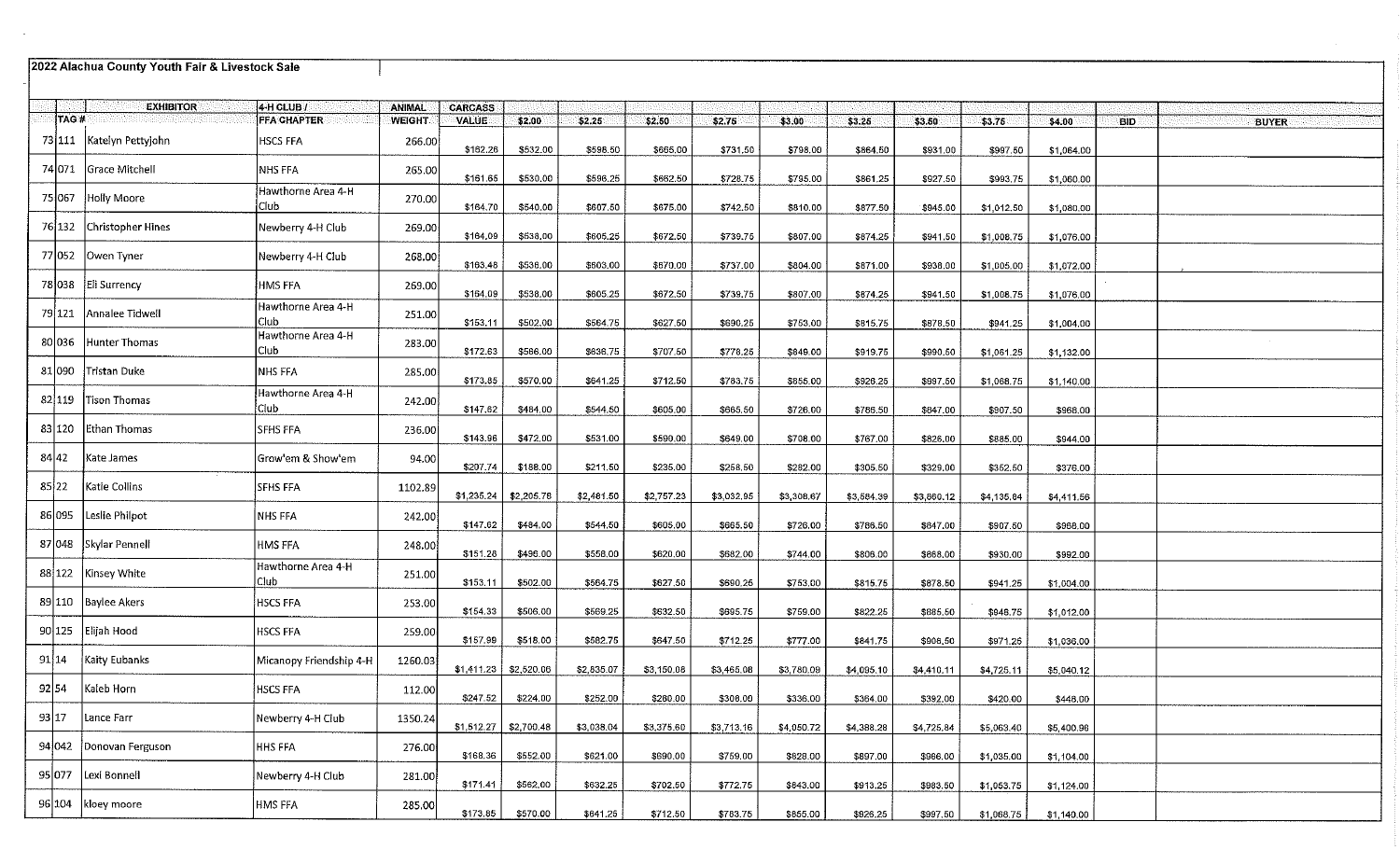|         | 2022 Alachua County Youth Fair & Livestock Sale |                             |               |                |                         |            |            |            |            |            |            |            |            |                            |
|---------|-------------------------------------------------|-----------------------------|---------------|----------------|-------------------------|------------|------------|------------|------------|------------|------------|------------|------------|----------------------------|
|         | <b>EXHIBITOR</b>                                | $A$ -H CLUB $I$             | <b>ANIMAL</b> | <b>CARCASS</b> |                         |            |            |            |            |            |            |            |            |                            |
| TAG#    |                                                 | <b>FFA CHAPTER</b>          | <b>WEIGHT</b> | <b>VALUE</b>   | \$200                   | \$2.25     | \$2.50     | \$2.75     | 33.00      | \$3.25     | \$3.50     | \$3.75     | \$4.00     | <b>BID</b><br><b>BUYER</b> |
| 97 035  | Ryan Dillard                                    | Hawthorne Area 4-H<br>Club  | 287.00        | \$175.07       | \$574.00                | \$645.75   | \$717.50   | \$789.25   | \$861.00   | \$932,75   | \$1,004.50 | \$1,076.25 | \$1,148,00 |                            |
|         | 98 092 Emory Bryan                              | <b>SFHS FFA</b>             | 239.00        | \$145.79       | \$478.00                | \$537.75   | \$597.50   | \$657.25   | \$717.00   | \$776.75   | \$836,50   | \$896.25   | \$956.00   |                            |
| 99 56   | Emory Wootton                                   | Grow'em & Show'em           | 97.80         | \$216.14       | \$195.60                | \$220.05   | \$244.50   | \$268.95   | \$293.40   | \$317.85   | \$342.30   | \$366,75   | \$391.20   |                            |
| 100 09  | Synteria Williams                               | HHS FFA                     | 1095.13       | \$1,226.55     | \$2,190.26              | \$2,464.04 | \$2,737.83 | \$3,011.61 | \$3,285.39 | \$3,559.17 | \$3,832.96 | \$4,106.74 | \$4,380.52 |                            |
| 101 23  | Bryli Kuhn                                      | <b>SFHS FFA</b>             | 1005.89       | \$1,126.60     | \$2,011.78              | \$2,263.25 | \$2,514.73 | \$2,766.20 | \$3,017.67 | \$3,269.14 | \$3,520.62 | \$3,772.09 | \$4,023.56 |                            |
|         | 102 129 Eli Simmons                             | Grow'em & Show'em           | 248.00        | \$151.28       | \$496.00                | \$558.00   | \$620.00   | \$682.00   | \$744.00   | \$806.00   | \$868.00   | \$930.00   | \$992.00   |                            |
|         | 103 033 Samantha Pernini-Dykes                  | <b>HHS FFA</b>              | 251.00        | \$153.11       | \$502.00                | \$564.75   | \$627.50   | \$690.25   | \$753.00   | \$815.75   | \$878.50   | \$941.25   | \$1,004.00 |                            |
|         | $104$ 126 Logan Shine                           | SFHS FFA                    | 256.00        | \$156.16       | \$512.00                | \$576.00   | \$640.00   | \$704.00   | \$768.00   | \$832.00   | \$896,00   | \$960.00   | \$1,024.00 |                            |
|         | 105 044   Taylor Greenberg                      | HMS FFA                     | 259.00        | \$157.99       | \$518.00                | \$582.75   | \$647.50   | \$712.25   | \$777.00   | \$841.75   | \$906.50   | \$971.25   | \$1,036.00 |                            |
|         | 106 014   Kendall Williams                      | <b>SFHS FFA</b>             | 262.00        | \$159.82       | \$524.00                | \$589.50   | \$655.00   | \$720.50   | \$786,00   | \$851.50   | \$917.00   | \$982.50   | \$1,048.00 |                            |
| 107 117 | Caleb Jacobs                                    | Hawthorne Area 4-H<br>Club  | 270.00        | \$164.70       | \$540.00                | \$607,50   | \$675.00   | \$742.50   | \$810.00   | \$877.50   | \$945.00   | \$1,012.50 | \$1,080.00 |                            |
| 108 51  | Melanie Butts                                   | Grow'em & Show'em           | 88.00         | \$194.48       | \$176.00                | \$198.00   | \$220.00   | \$242.00   | \$264.00   | \$286.00   | \$308.00   | \$330.00   | \$352.00   |                            |
| 109 47  | Adley Beutke                                    | Alachua Rope & Halter       | 59.40         | \$131.27       | \$118.80                | \$133.65   | \$148.50   | \$163.35   | \$178.20   | \$193.05   | \$207.90   | \$222.75   | \$237.60   |                            |
| 110 02  | Tessa Betke                                     | <b>SFHS FFA</b>             | 1220.26       | \$1,366.69     | \$2,440.52              | \$2,745.59 | \$3,050.65 | \$3,355.72 | \$3,660.78 | \$3,965.85 | \$4,270.91 | \$4,575.98 | \$4,881.04 |                            |
| 111 08  | Abby Cassels                                    | <b>HHS FFA</b>              | 1288.16       |                | $$1,442.74$ $$2,576.32$ | \$2,898.36 | \$3,220.40 | \$3,542.44 | \$3,864.48 | \$4,186.52 | \$4,508.56 | \$4,830.60 | \$5,152.64 |                            |
| 112 012 | Michael Wunder                                  | Newberry 4-H Club           | 279.00        | \$170.19       | \$558,00                | \$627.75   | \$697.50   | \$767.25   | \$837.00   | \$906.75   | \$976.50   | \$1,046.25 | \$1,116.00 |                            |
|         | 113 108 Peyton Powell                           | <b>HSCS FFA</b>             | 281.00        | \$171.41       | \$562.00                | \$632.25   | \$702.50   | \$772.75   | \$843.00   | \$913,25   | \$983.50   | \$1,053.75 | \$1,124.00 |                            |
|         | 114 037 Lawson Bartlett                         | <b>HHS FFA</b>              | 238.00        | \$145.18       | \$476.00                | \$535.50   | \$595,00   | \$654.50   | \$714.00   | \$773.50   | \$833,00   | \$892.50   | \$952.00   |                            |
| 115 107 | Mason Kramer                                    | <b>HSCS FFA</b>             | 251.00        | \$153.11       | \$502,00                | \$564.75   | \$627.50   | \$690,25   | \$753.00   | \$815.75   | \$878.50   | \$941.25   | \$1,004.00 |                            |
|         | 116096 Adam Elkins                              | Newberry 4-H Club           | 264.00        | \$161.04       | \$528.00                | \$594.00   | \$660.00   | \$726.00   | \$792.00   | \$858,00   | \$924.00   | \$990.00   | \$1,056.00 |                            |
|         | 117 065 $Trig$ Worley                           | Hawthorne Area 4-H<br>club! | 255.00        | \$155,55       | \$510,00                | \$573.75   | \$637.50   | \$701.25   | \$765.00   | \$828.75   | \$892.50   | \$956.25   | \$1,020.00 |                            |
|         | 118 015 Ashiynn Samora                          | <b>SFHS FFA</b>             | 261.00        | \$159.21       | \$522.00                | \$587.25   | \$652.50   | \$717.75   | \$783.00   | \$848.25   | \$913.50   | \$978.75   | \$1,044.00 |                            |
|         | 119 069   William Mallard                       | Newberry 4-H Club           | 247.00        | \$150.67       | \$494.00                | \$555.75   | \$617.50   | \$679.25   | \$741.00   | \$802.75   | \$864.50   | \$926.25   | \$988,00   |                            |
| 120 46  | Judson Beutke                                   | Alachua Rope & Halter       | 112.40        |                |                         |            |            |            |            |            |            |            |            |                            |

 $$248.40$   $$224.80$ 

 $$252.90$ 

 $$281.00$ 

 $$309.10$ 

 $$337.20$   $$365.30$   $$393.40$ 

 $$421.50$ 

 $$449.60$ 

 $\sim 10^{-1}$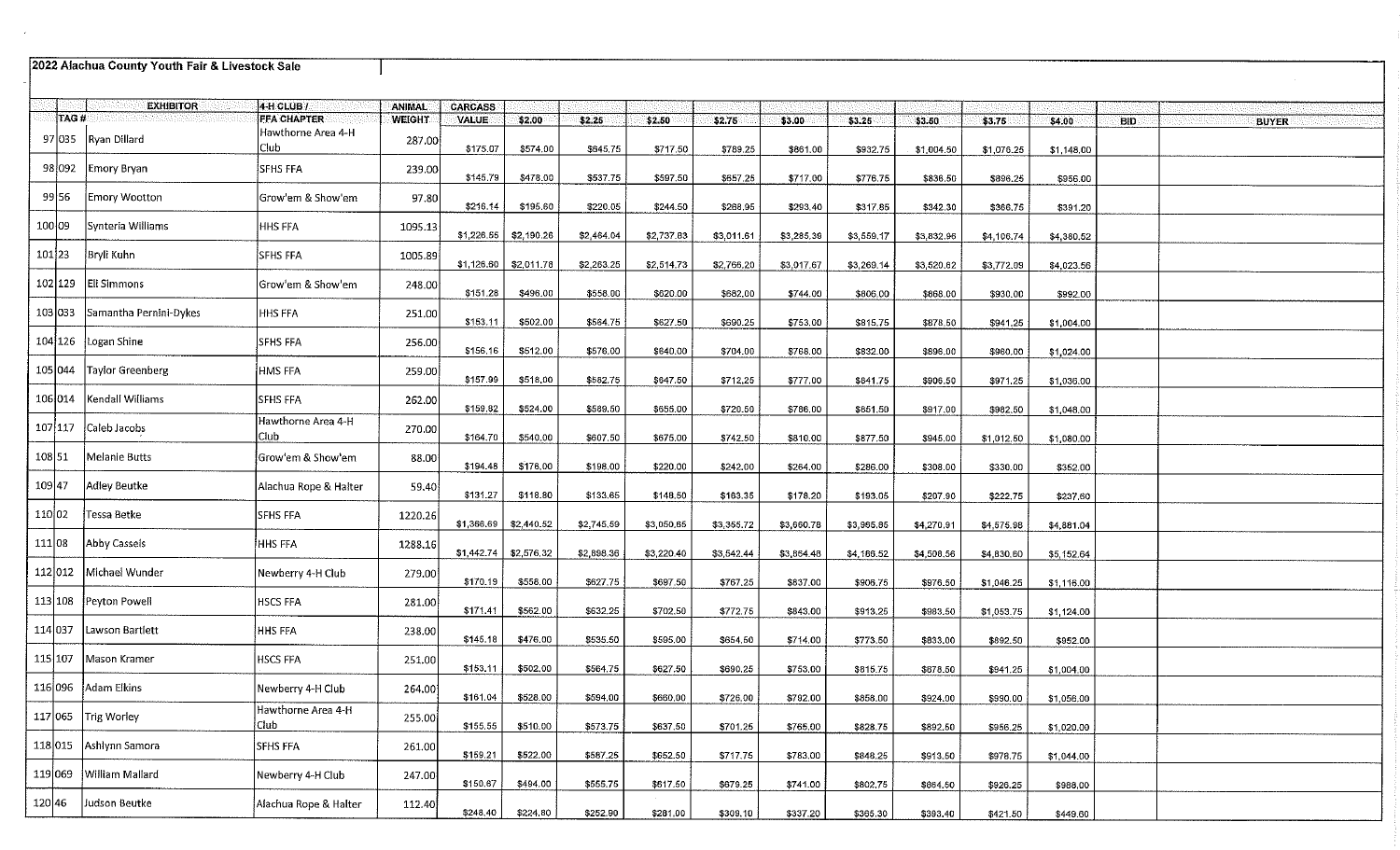|         | 2022 Alachua County Youth Fair & Livestock Sale |                       |               |                       |                        |            |            |            |            |            |            |            |            |            |              |
|---------|-------------------------------------------------|-----------------------|---------------|-----------------------|------------------------|------------|------------|------------|------------|------------|------------|------------|------------|------------|--------------|
|         | <b>EXHIBITOR</b>                                | $4-H CLUBI$           | <b>ANIMAL</b> | <b>CARCASS</b>        |                        |            |            |            |            |            |            |            |            |            |              |
| TAG#    |                                                 | <b>FFA CHAPTER</b>    | <b>WEIGHT</b> | <b>VALUE</b>          | \$2.00                 | \$2,25     | \$2.50     | \$2.75     | \$3.00     | \$3.25     | \$3.50     | \$3.75     | \$4.00     | <b>BID</b> | <b>BUYER</b> |
| 121 13  | Jacob Surrency                                  | HHS FFA               | 1145,57       | \$1,283.04            | \$2,291.14             | \$2,577.53 | \$2,863.93 | \$3,150.32 | \$3,436.71 | \$3,723.10 | \$4,009.50 | \$4,295,89 | \$4,582.28 |            |              |
| 122 076 | Tony Myers                                      | <b>SFHS FFA</b>       | 272.00        | \$165,92              | \$544.00               | \$612,00   | \$680,00   | \$748.00   | \$816.00   | \$884.00   | \$952.00   | \$1,020.00 | \$1,088.00 |            |              |
| 123 051 | Dylan Braddy                                    | SFHS FFA              | 279.00        | \$170.19              | \$558.00               | \$627.75   | \$697,50   | \$767.25   | \$837.00   | \$906,75   | \$976.50   | \$1,046.25 | \$1,116.00 |            |              |
| 124 043 | Cameron Murphy                                  | HMS FFA               | 283.00        | \$172.63              | \$566.00               | \$636.75   | \$707.50   | \$778.25   | \$849.00   | \$919,75   | \$990,50   | \$1,061.25 | \$1,132.00 |            |              |
| 125 44  | Emily Hamm                                      | MMS FFA               | 73.60         | \$162.66              | \$147.20               | \$165,60   | \$184.00   | \$202.40   | \$220.80   | \$239.20   | \$257.60   | \$276.00   | \$294.40   |            |              |
| 126 12  | <b>HHS Tyler Roberson</b>                       | <b>HHS FFA</b>        | 1217.35       |                       | $$1,363.43$ \$2,434.70 | \$2,739.04 | \$3,043.38 | \$3,347.71 | \$3,652.05 | \$3,956.39 | \$4,260.73 | \$4,565.06 | \$4 869.40 |            |              |
| 127 06  | Emma Roland                                     | SFHS FFA              | 1295,92       | \$1,451.43 \$2,591.84 |                        | \$2,915.82 | \$3,239.80 | \$3,563.78 | \$3,887.76 | \$4,211.74 | \$4,535.72 | \$4,859.70 | \$5,183.68 |            |              |
| 128 018 | Emily Dampier                                   | MMS FFA               | 230.00        | \$140.30              | \$460.00               | \$517.50   | \$575.00   | \$632.50   | \$690.00   | \$747.50   | \$805.00   | \$862.50   | \$920.00   |            |              |
| 129 060 | <b>RILEY STANLEY</b>                            | <b>SFHS FFA</b>       | 254.00        | \$154.94              | \$508.00               | \$571.50   | \$635.00   | \$698.50   | \$762.00   | \$825.50   | \$889.00   | \$952.50   | \$1,016.00 |            |              |
|         | 130 068 Kyle Moore                              | <b>HMS FFA</b>        | 264.00        | \$161.04              | \$528.00               | \$594.00   | \$660.00   | \$726.00   | \$792.00   | \$858.00   | \$924.00   | \$990.00   | \$1,056.00 |            |              |
| 131 088 | Whitney Davis                                   | Alachua Rope & Halter | 270.00        | \$164.70              | \$540.00               | \$607.50   | \$675.00   | \$742.50   | \$810.00   | \$877.50   | \$945.00   | \$1,012.50 | \$1,080.00 |            |              |
| 132 123 | Waylon White                                    | HMS FFA               | 275.00        | \$167.75              | \$550.00               | \$618.75   | \$687.50   | \$756.25   | \$825.00   | \$893.75   | \$962.50   | \$1,031.25 | \$1,100.00 |            |              |
| 133 013 | Peyton Williams                                 | Alachua Rope & Halter | 281.00        | \$171.41              | \$562.00               | \$632.25   | \$702.50   | \$772.75   | \$843.00   | \$913.25   | \$983.50   | \$1,053.75 | \$1,124.00 |            |              |
|         | 134 070 Ashley Mallard                          | <b>SFHS FFA</b>       | 230.00        | \$140.30              | \$460.00               | \$517.50   | \$575.00   | \$632.50   | \$690.00   | \$747.50   | \$805.00   | \$862.50   | \$920.00   |            |              |
|         | $135 019$ Clay Dees                             | Countryside 4-H       | 255.00        | \$155.55              | \$510.00               | \$573.75   | \$637.50   | \$701.25   | \$765.00   | \$828.75   | \$892.50   | \$956.25   | \$1,020.00 |            |              |
| 136 57  | Mariana Caballero                               | SFHS FFA              | 80.60         |                       | $$178.13$ $$161.20$    | \$181.35   | \$201.50   | \$221.65   | \$241.80   | \$261.95   | \$282.10   | \$302.25   | \$322.40   |            |              |
| 137 01  | Danny Willms                                    | <b>SFHS FFA</b>       | 1299.80       | \$1,455.78 \$2,599.60 |                        | \$2,924.55 | \$3,249.50 | \$3,574.45 | \$3,899.40 | \$4,224.35 | \$4,549.30 | \$4,874.25 | \$5,199.20 |            |              |
| 138 099 | Tyler Moore                                     | Newberry 4-H Club     | 265.00        | \$161.65              | \$530.00               | \$596.25   | \$662.50   | \$728.75   | \$795.00   | \$861.25   | \$927.50   | \$993.75   | \$1,060.00 |            |              |
|         | 139 022 Luke James                              | Grow'em & Show'em     | 269.00        | \$164.09              | \$538.00               | \$605.25   | \$672.50   | \$739.75   | \$807.00   | \$874.25   | \$941.50   | \$1,008.75 | \$1,076.00 |            |              |
|         | 140 057 Chloe Feagle                            | HHS FFA               | 271.00        |                       | $$165.31$ $$542.00$    | \$609.75   | \$677.50   | \$745.25   | \$813.00   | \$880.75   | \$948.50   | \$1,016.25 | \$1,084.00 |            |              |
|         | 141 113 Ashton Hall                             | <b>HSCS FFA</b>       | 266.00        | \$162.26              | \$532.00               | \$598.50   | \$665.00   | \$731.50   | \$798.00   | \$864.50   | \$931.00   | \$997.50   | \$1,064.00 |            |              |
|         | 142 072 Kinsley Mosher                          | Alachua Rope & Halter | 272.00        | \$165.92              | \$544.00               | \$612.00   | \$680.00   | \$748.00   | \$816.00   | \$884.00   | \$952.00   | \$1,020.00 | \$1,088.00 |            |              |
|         | 143 109 HSCS Grant Welch                        | <b>HSCS FFA</b>       | 269.00        | \$164.09              | \$538.00               | \$605.25   | \$672.50   | \$739.75   | \$807.00   | \$874.25   | \$941.50   | \$1,008.75 | \$1,076.00 |            |              |
|         | 144 112 Emma Zaragoza                           | <b>HSCS FFA</b>       | 274.00        |                       | $$167.14$ $$548.00$    | \$616.50   | \$685.00   | \$753.50   | \$822.00   | \$890.50   | \$959.00   | \$1,027.50 | \$1,096.00 |            |              |
|         | 145 016 Matthew Berry                           | <b>HHS FFA</b>        | 243.00        |                       | $$148.23$ $$486.00$    | \$546.75   | \$607.50 l | \$668.25   | \$729.00   | \$789.75   | \$850.50   | S911.25 L  | \$972.00   |            |              |